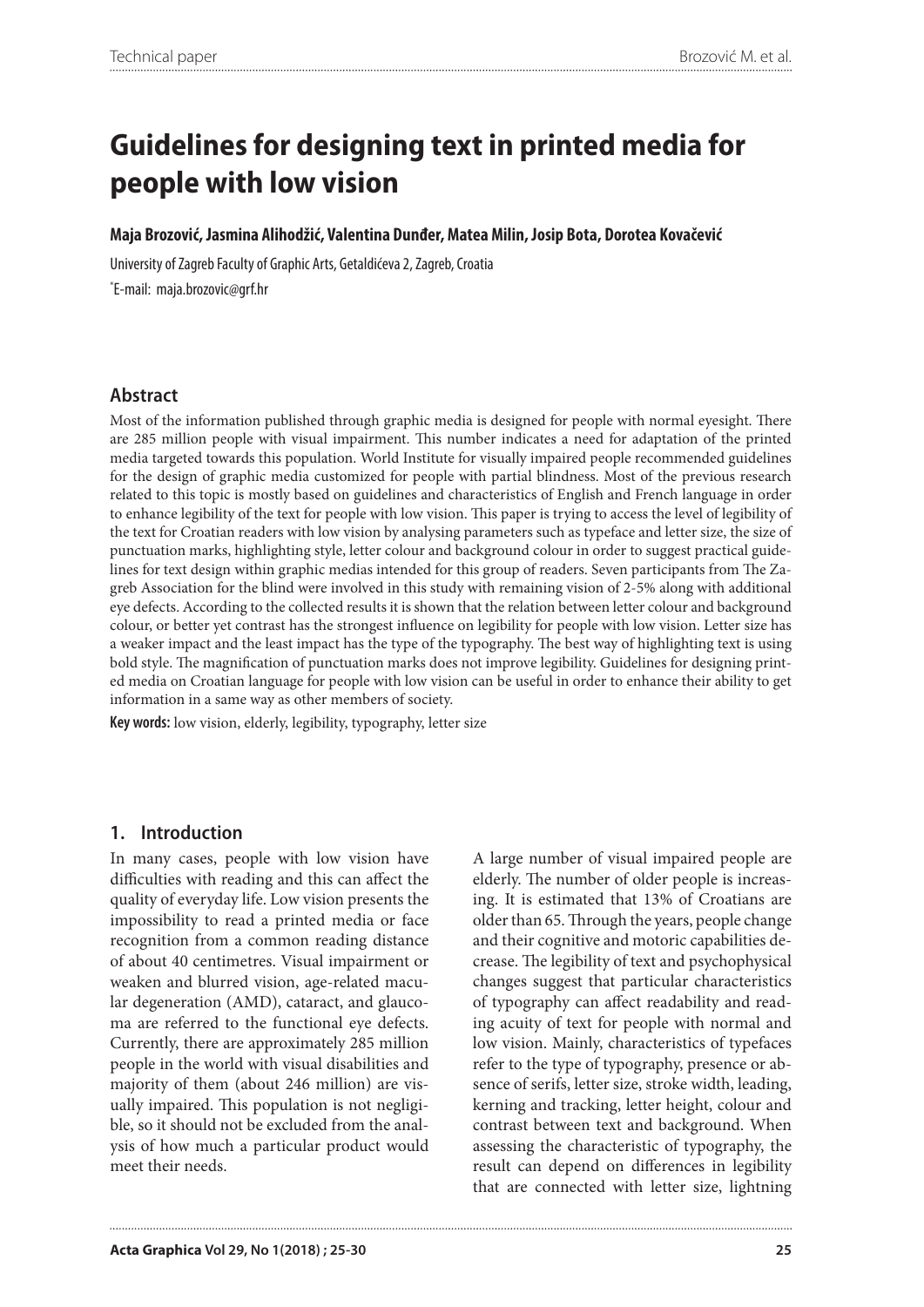conditions or design of printed media. Generally, serifs do not affect the reading speed and serif typefaces are no less legible than sans serif typefaces. Differences in legibility occur in the case of small letter size or larger reading distance [1]. Because of the higher x-height and uniform stroke width, the sans serif typography are more legible to older individuals [2]. It is considered that lowercase is more legible than uppercase. However, lowercase is smaller by height and width. According to Arditi and Cho [3], uppercase is more legible than lowercase because of the possibility of using smaller letter size without affecting legibility. This especially refers to readers with low vision.

Most of the research on characteristics of typefaces and their affect on legibility for people with low vision, recommend sans serif typography (Arial, Helvetica, Verdana and Adsans) in 16 to 18 point size to achieve optimal legibility and readability. When using Courier rather than Times New Roman, people with central vision loss can read even smaller point size [4]. For individuals with age-related macular degeneration (AMD) it is suggested to use sans serif typography with variable-space. It is also important that the radius of the rounded letters in sans serif typography is slightly increased and that the punctuation marks are in bold style and accentuated, especially in larger paragraphs.

The American Printing House for the Blind (APH) developed a typography for people with low vision called APHont, sans serif variable-spaced typeface. This typography is intended for large-prints and is free to download. Compared to common typography, as Arial and Times New Roman, APHont is rounder, wider and heavier, with larger cross bars and punctuation marks [5]. The Royal National Institute of Blind People (RNIB), has created Tiresias, a typography for visually impaired people intended for large-print publications [6]. According to the studies conducted by the RNIB, it is also characterized as sans serif, variable-spaced typography [7]. The research carried out by Rubin et al. [8] with individuals with mild-to moderate vision loss caused by glaucoma or cataract showed that different typography (Tiresias, Times New Roman, Foundry Form Sans or Helvetica) adjusted in the same letter size did not affect reading. The Canadian National

Institute for the Blind (CNIB) investigated the characteristics of typefaces intended for people with low vision, were the most of the individuals had age-related macular degeneration (AMD) as a primary diagnosis. Their guidelines suggest the use of Arial or Verdana, sans serif proportionally spaced typography [9].

Tarita-Nistor et al. [7] investigated the reading performance of patients with the same diagnosis by using four typography: Times New Roman, Courier, Arial and Andale Mono (proportionally or variable spaced, serif or sans serif). Findings have shown a significant effect of typeface on reading acuity, but did not affect reading speed and critical letter size. Between the typography, Courier has shown the best result for reading small letter, while reading speed was the slowest in the case of Arial. Despite suggestions by the associations for blind people, authors conclude that typography like Arial are not useful for people with age-related macular degeneration (AMD).

The research related to evaluation of leaflets designed according to the various criteria recommended from CNIB, RNIB and APH guidelines were conducted by Chubaty et al [10]. They evaluated and described the design of 388 health leaflets intended for elder people, displayed in clinics and pharmacies in Edmonton, Canada. Several leaflets collected for the research were made completely according to the suggested guidelines, while one-third of all leaflets fulfilled approximately half of the recommendations. Despite the available guidelines, most leaflets did not fulfil recommendations for design. The authors concluded that adequate design can improve legibility of information and can improve quality life for older and individuals with low vision.

Previous research was mostly based on guidelines and characteristics of English [10] and French [11] language for improving legibility of text for individuals with low vision. This study evaluated and described the level of legibility of prints in Croatian language based on the parameters: typeface, letter size, punctuation marks, highlighting style, colour contrast between letters and background. The aim of the paper is to propose optimal settings for design of Croatian text adapted for readers with low vision.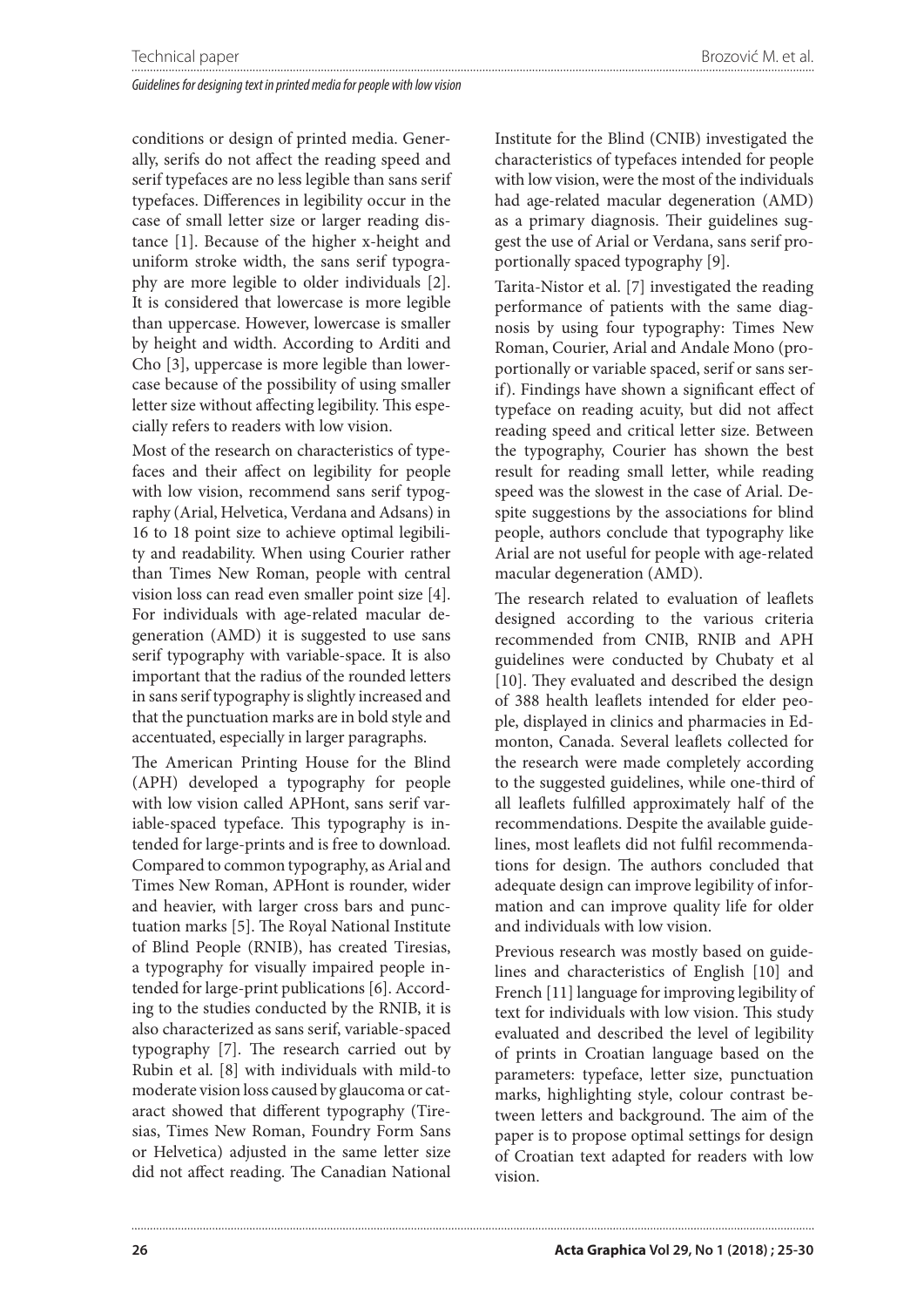# **2. Methods**

For the purposes of this research a continuous text in Croatian language was designed in the form of two samples. The following parameters were included:

- Typeface: Minion Pro (serif typography) and Calibri (sans serif typography)
- Letter size: 12 pt, 16 pt, 18 pt, 20 pt, 22 pt, 24 pt, 26 pt, 32 pt and 36 pt
- Letter colour: white, black (90%), yellow (70%), red (100% magenta, 100% yellow), blue (40% cyan, 5% magenta), green (60% cyan, 80% yellow)
- Background colour: white, black (90%), yellow (25%)
- Magnification of punctuation marks: 0%, 50% and 100%
- Highlighting style: bold, underline, italic, small caps, all caps

Two sample categories were used: unadjusted sample (US) and customized sample (CS).

In the unadjusted sample (US) the text was designed for people with normal vision. Minion Pro was used, letter size 12 pt, leading 14,4 pt (120% of the letter size).

Text was divided into the three units (USU) with regard to the different letter colour and background colour:

- 1. USU white letter colour on black background
- 2. USU black letter colour on white background
- 3. USU red letter colour on yellow background.

In the customized sample (CS) the text was adapted for people with low vision. Sans serif typography Calibri was used in different letter sizes, leading 120% of the letter size. The text was divided into 13 units (CSU) based on the parameters shown in Table 1.

**Table 1. - The parameters of customized sample units (CSU)**

| Customized<br>sample units | Letter<br>colour | Letter<br>size (pt) | Background<br>colour |
|----------------------------|------------------|---------------------|----------------------|
| 1. CSU                     | black            | 16                  | vellow               |
| 2. CSU                     | black            | 18                  | white                |
| 3. CSU                     | white            | 18                  | black                |
| 4. CSU                     | blue             | 20                  | black                |
| 5. CSU                     | black            | 22                  | white                |
| 6. CSU                     | blue             | 22                  | white                |

| Customized<br>sample units | Letter<br>colour | Letter<br>size(pt) | Background<br>colour |
|----------------------------|------------------|--------------------|----------------------|
| 7. CSU                     | vellow           | 22                 | black                |
| 8. CSU                     | green            | 22                 | black                |
| 9. CSU                     | blue             | 24                 | white                |
| <b>10. CSU</b>             | white            | 26                 | black                |
| 11. CSU                    | red              | 26                 | black                |
| 12. CSU                    | red              | 32                 | white                |
| 13. CSU                    | white            | 36                 | black                |

## **2.1 Participants**

The research was conducted in The Association of Blind People Zagreb which is constituted of approximately 100 members. Regardless the large number of blind members, only seven subjects participated in the interview, age range 60-80 years (mean age 72.3 years). The remaining vision percentage of the participants that took part in the interview was 2-5% with additional diagnosed eye defects. The investigation was carried out through a structured interview in a separate well-illuminated room during one day. The average duration of the interview was approximately 20 minutes. Each participant independently read and reviewed two samples: unadjusted sample (US) and customized sample (CS) and discussed with the interviewer about the legibility and readability of the text. Questions were simple and unambiguous. The interview was recorded with a dictaphone for better analysis and also a transcript was made.

## **3. Results**

In this research the unadjusted and customized text for people with low vision was evaluated by 7 participants who had different percentage of remaining vision and different eye defects.

*1. participant* - female, age 76, remaining vision 5%, uses magnifying glass for reading (magnification 12x). She could not read unadjusted sample because the letter size was too small (12 pt). On different backgrounds (black and 25% yellow) the text was equally illegible. The text was legible when reading the customized sample, white letters on black background and vice versa. The participant was able to read the text in black colour on yellow background but with more straining than on the white background. The red and blue text on black background were not legible even though they were the same size like the text in black colour on yellow background. Punctuation marks were read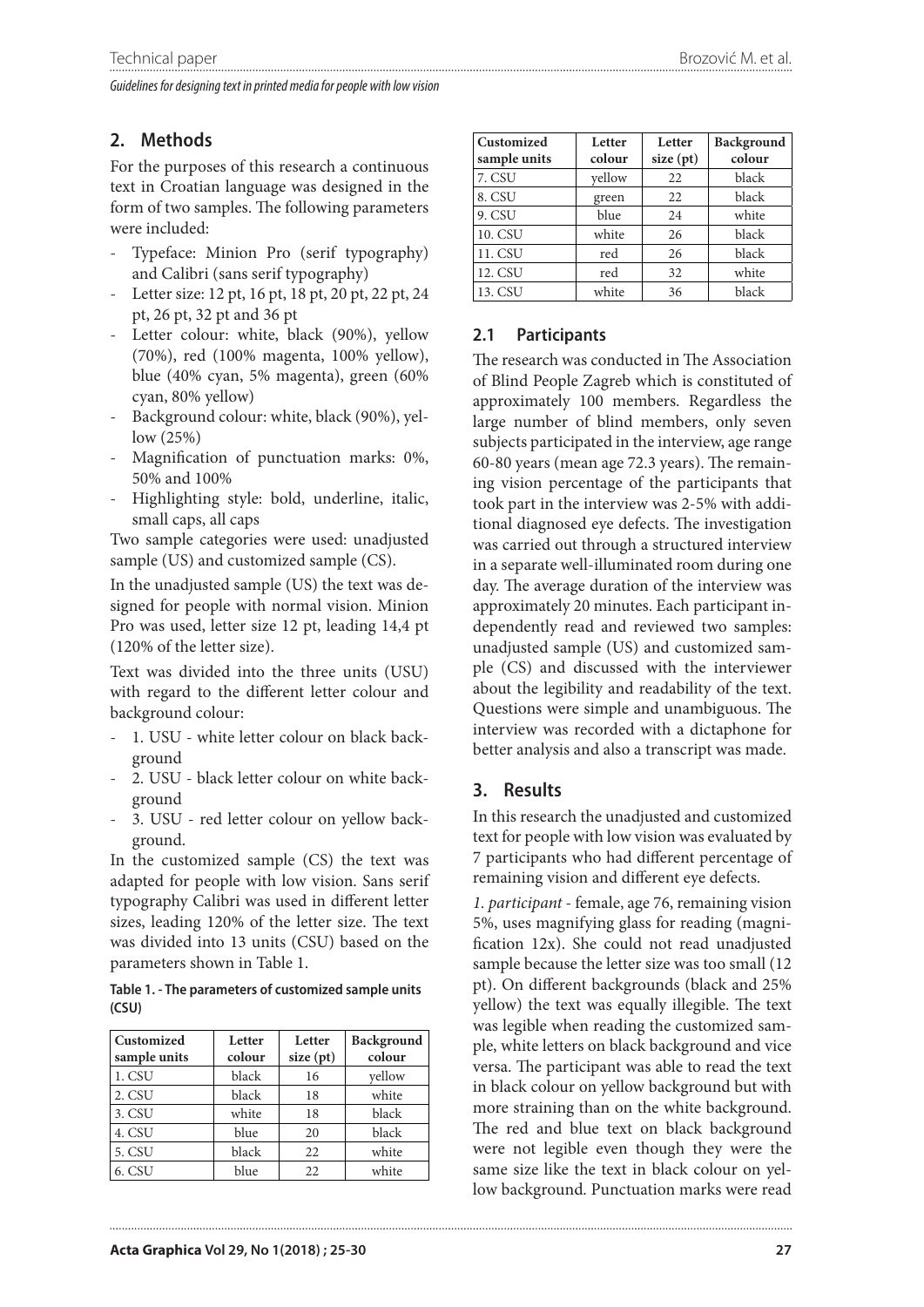with no difficulties with a note that some marks were overly exaggerated even for people with 5% remaining vision (there was a 100% magnification). For highlighting style, the participant discussed that adding bold is the only useful way. Other highlighting style (especially italic) decreased the legibility.

*2. participant* - female, age 70, remaining vision 5%, uses contact lenses. She was able to read the unadjusted sample with high level of concentration and noted that the small letters (12 pt) were much easier to read when in negative (white text on black background). The text on the customized sample was more legible on the yellow than on the white background (in the case of black colour of letters), but was not able to read the red and blue text on the black background no matter the size. The participant was successful in reading the red text on white background.

*3. participant* - female, age 60, retinal detachment of the right eye (no vision) and remaining vision on left eye 5%. Both samples were read with vision-enhancement aids. She couldn't read the unadjusted sample. The participant was able to read the customized sample from the distance of 1-2 cm and noted that it was easier and that she is used to read black letters on white background but was also able to read yellow and green text on black background and black text on yellow background. Magnificated punctuation marks facilitated her reading, but only when moderately emphasized. Overly exaggerated marks (100% magnification) were noted to be unnecessary.

*4. participant* - female, age 80, remaining vision 5%, did not use a magnifying glass for reading. The participant was able to read black text on white background on the unadjusted sample, but very slowly. The punctuation marks had good visibility and did not have to be emphasized. The customized sample with 16 pt letter size was easily read. White background was most suited and the participant registered a big difference between black and white backgrounds. Yellow text on black background was easily read when compared with red and green lettering that were completely illegible no matter the size. The participant noted that all caps and bold were the best highlighting styles while italic and underline decrease legibility.

*5. participant* - female, age 80, remaining vision 5%. The participant wears eyeglasses and uses magnifying glass (magnification 12x) when reading. Both samples were read from the distance of 25 cm. The unadjusted sample was completely unreadable no matter the text colour or background. The participant could read the customized sample with white background and black text (18 pt) with a high level of concentration and very slowly. The participant also noted that she usually wouldn't read that text because it exhausts her. The participant could read the red and blue text on white background, but also with great difficulty. In her opinion, the red text had little contrast to the background. She also couldn't read the black text (16 pt) on yellow background. Actually, she read letter by letter with a very slow pace. The white text (larger than 20 pt) on black background was most suited for her. She could not read green, red and blue text, but she could read yellow. Some punctuation marks, like dots, were visible enough, but commas presented more difficulties. The participant noted that bold was the best option as highlighting style.

*6. participant* - male, age 74, remaining vision 2%. Besides partial blindness, he was diagnosed with nystagmus. This manifests as movement of the field of view (eye twitching). The participant read the samples with a magnifying glass (magnification 12x) from a distance of approximately 15 cm. He could read the unadjusted sample (12 pt) but could not read the same text in italic. The subject read the text letter by letter because of the eye twitching which slowed down the reading rate. The black text on white background was much clearer than vice versa. The red letters on yellow background could not be read. The customized sample was read much better and faster, even in the case of the minimal letter size (18 pt). The participant read letters no matter the background colour. It was a bit more difficult to read when there was green and blue letters on black background. He could not read the red letters. The participant noted that there was no need to magnify punctuation marks. As a highlighting style, he noted that bold is the best option.

*7. participant* - female, age 74, remaining vision 3%, cataracts on left eye. The participant could not read the unadjusted sample. She read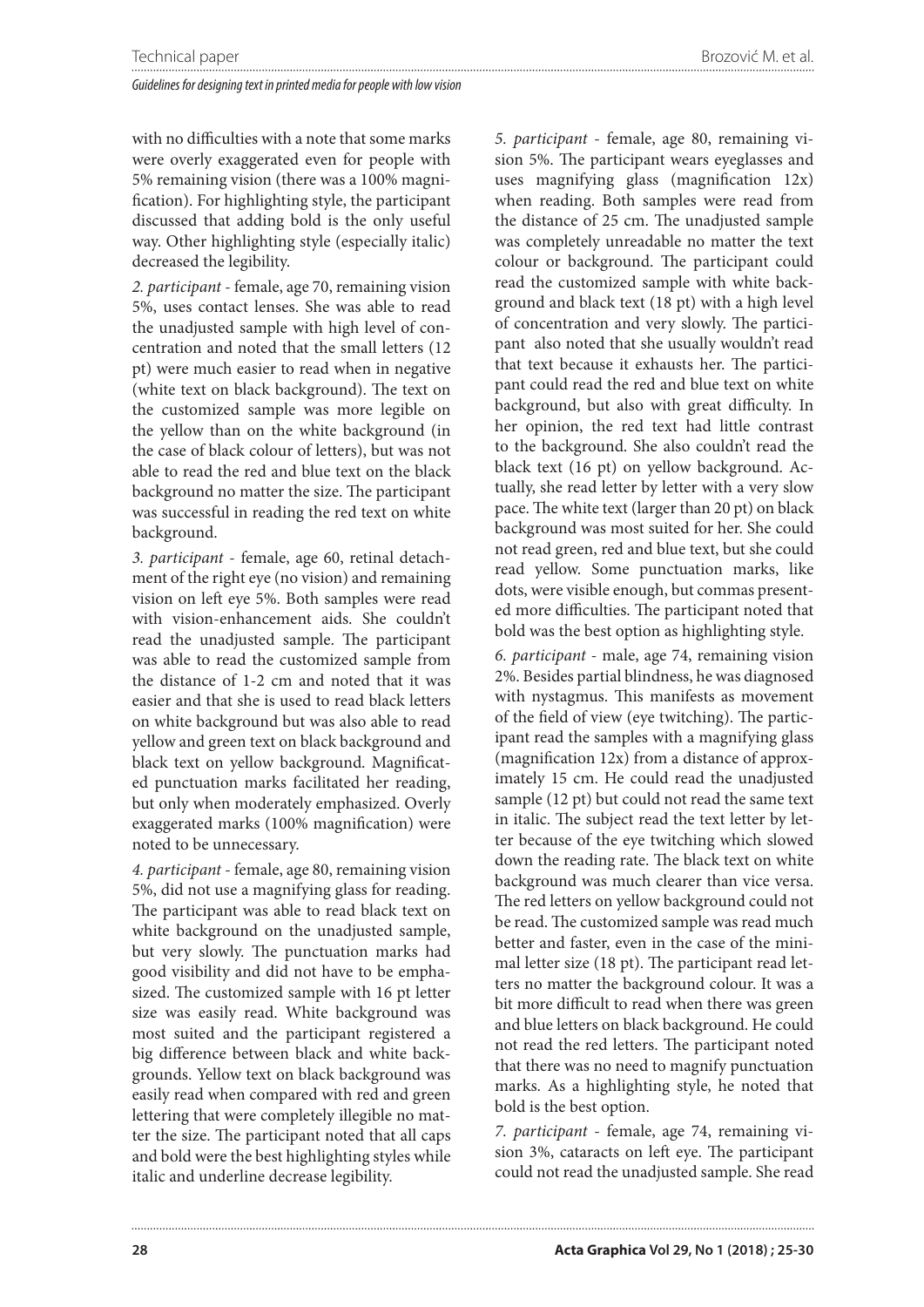the customized sample from a close distance (1-2 cm). She could read black letters (22 pt) on white background and all the other letters were with insufficient contrast. The participant could read white and yellow letters on black background. Larger letters helped with the reading, and the text smaller than 20 pt was illegible. Underline as a highlighting style was confusing and words were foggy, so she concluded that bold was the best option.

The comparison of parameters upon which the legibility was evaluated between the unadjusted and customized samples for people with different percentage of remaining vision and medical diagnosis is show in Tables 2-4.

| Sample units             | Respondents |  |  |  |   |  |  |  |  |
|--------------------------|-------------|--|--|--|---|--|--|--|--|
| Letter colour /          |             |  |  |  | 5 |  |  |  |  |
| <b>Background colour</b> |             |  |  |  |   |  |  |  |  |
| 1. USU - white / black   |             |  |  |  |   |  |  |  |  |
| 2. USU - black / white   |             |  |  |  |   |  |  |  |  |
| 3. USU - red / yellow    |             |  |  |  |   |  |  |  |  |

**Table 2. - The legibility of the unadjusted sample (US)**

+ participant could read the text very well

- +/- participant could read the text with a high level of concentration and very slowly
- participant could not read the text
- +! participant prefers this contrast between letters and background

| Sample units                | Respondents    |                |                          |                         |                |                |        |
|-----------------------------|----------------|----------------|--------------------------|-------------------------|----------------|----------------|--------|
| Letter colour / Letter size | 1              | $\overline{2}$ | 3                        | $\overline{\mathbf{4}}$ | 5              | 6              | 7      |
| /Background colour          |                |                |                          |                         |                |                |        |
| 1. CSU - black /16/ yellow  | $^{+}$         | +!             | $^{+}$                   | $^{+}$                  | $+/-$          | $^{+}$         |        |
| 2. CSU - black /18/ white   | $^{+}$         | $^{+}$         | $^{+}$                   | $^{+}$                  | $+/-$          | $^{+}$         |        |
| 3. CSU - white /18/ black   | $^{+}$         | $^{+}$         | $^{+}$                   | $+/-$                   | ÷,             | $^{+}$         |        |
| 4. CSU - blue /20/ black    | $\overline{a}$ | $^{+}$         | $^{+}$                   | $+/-$                   | ÷,             | $+/-$          |        |
| 5. CSU - black /22/ white   | $^{+}$         | $^{+}$         | $^{+}$                   | $+!$                    | $^{+}$         | $^{+}$         | $^{+}$ |
| 6. CSU - blue /22/ white    | $^{+}$         |                | $^{+}$                   | $^{+}$                  | $+/-$          | $^{+}$         |        |
| 7. CSU - yellow /22/ black  | $^{+}$         | $^{+}$         | $^{+}$                   | $+!$                    | $+$            | $^{+}$         | $^{+}$ |
| 8. CSU - green /22/ black   | $^{+}$         | $^{+}$         | $^{+}$                   | $\overline{a}$          | ÷,             | $+/-$          |        |
| 9. CSU - blue /24/ white    | $^{+}$         | $\overline{a}$ | $^{+}$                   | $^{+}$                  | $+/-$          | $^{+}$         |        |
| 10. CSU - white /26/ black  | $^{+}$         | $^{+}$         | $^{+}$                   | $^{+}$                  | $^{+}$         | $^{+}$         | $^{+}$ |
| 11. CSU - red /26/ black    | $\overline{a}$ | $\overline{a}$ | $\overline{\phantom{m}}$ | $\overline{a}$          | $\overline{a}$ | $\overline{a}$ |        |
| 12. CSU - red /32/ white    | $^{+}$         | $^{+}$         | $\overline{\phantom{0}}$ | $+!$                    | $+/-$          | $^{+}$         |        |
| 13. CSU - white /36/ black  | $^{+}$         | $^{+}$         | $^{+}$                   | $^{+}$                  | $^{+}$         | $^{+}$         | $^{+}$ |

**Table 3. - The legibility of the customized sample (CS)**

**Table 4. - Highlighting style and magnification of punctuation marks**

|                           | Respondents |  |  |  |  |  |  |
|---------------------------|-------------|--|--|--|--|--|--|
| <b>Highlighting style</b> | 6           |  |  |  |  |  |  |
| Bold                      |             |  |  |  |  |  |  |
| Italic                    |             |  |  |  |  |  |  |
| Small caps                |             |  |  |  |  |  |  |

|                                                  | Respondents                |        |                |        |                |        |                |  |
|--------------------------------------------------|----------------------------|--------|----------------|--------|----------------|--------|----------------|--|
| <b>Highlighting style</b>                        | 3<br>2<br>5<br>6<br>4<br>7 |        |                |        |                |        |                |  |
| All caps                                         | -                          |        |                | $^{+}$ |                |        |                |  |
| Underline                                        |                            |        |                |        |                |        |                |  |
| <b>Magnification of</b><br>punctuation marks (%) |                            |        |                |        |                |        |                |  |
|                                                  |                            | $^+$   |                | $^{+}$ |                | $^{+}$ |                |  |
| 50                                               | $^{+}$                     | $^{+}$ | $\overline{+}$ |        | $\overline{+}$ |        | $\overline{+}$ |  |
|                                                  | $^{+}$                     |        |                |        |                |        |                |  |

#### **4. Discussion**

In this paper two sample texts were used to test the level of legibility for people with low vision. The level of legibility was observed using parameters like typeface and letter size, magnification of punctuation marks, highlighting styles and different colours of letters and background.

The first sample was formed according to guidelines for people of normal vision [12], with different colour of text and background. The results showed that serif typography of 12 pt was evaluated as illegible for the most of participants. Two participants read the texts with maximal contract between letter and background (black-white, white-black) with great difficulty, while in the case with lower contrast (red-yellow) no participants could read the text (Table 2).

The second sample was designed according to guidelines of the American Printing House for the Blind (APH), Royal National Institute of Blind People (RNIB) and Canadian National Institute for the Blind (CNIB). According to those guidelines different letters size were used, colour of text and background, magnification of punctuation marks and highlighting styles. According to the CNIB a sans serif typography was used with the smallest size of 16 pt. The black letter size of 16 pt on yellow background allowed legibility of the text for the most of the participants. Letter size of 22 pt enabled better legibility for the most of the participants, but this depended on the text colour and background. All the participants could read white text of 26 pt and larger on black background. The letter size of 22 pt enabled legibility of the text for the people with low vision with the adequate contrast between letter colour and background (Table 3).